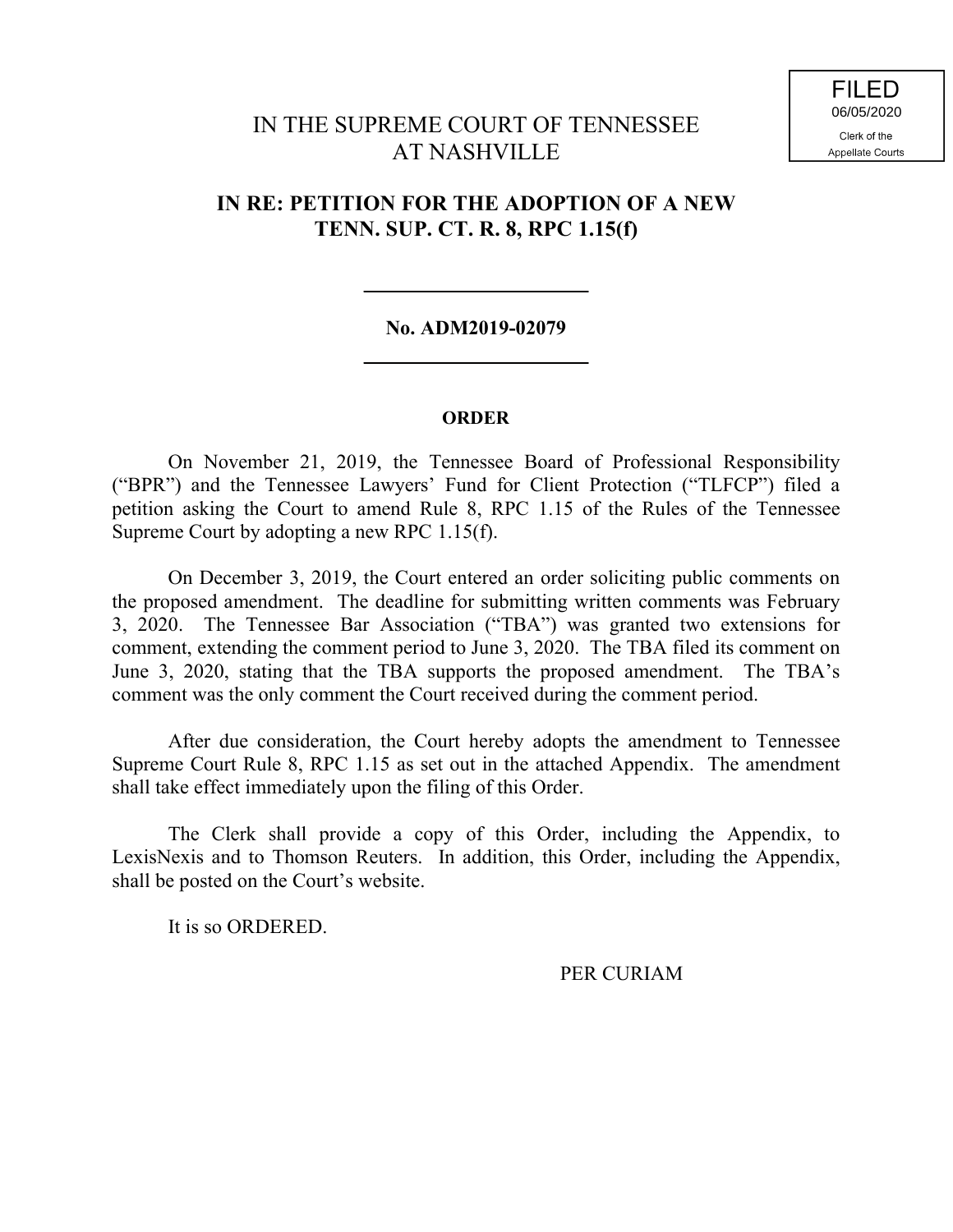## **APPENDIX**

## **TENN. SUP. CT. R. 8, RPC 1.15 [New text is indicated by underlining]**

(a) A lawyer shall hold property and funds of clients or third persons that are in a lawyer's possession in connection with a representation separate from the lawyer's own property and funds.

(b) Funds belonging to clients or third persons shall be deposited in a separate account maintained in a financial institution, deposits of which are insured by the Federal Deposit Insurance Corporation (FDIC) and/or National Credit Union Association (NCUA), having a deposit-accepting office located in the state where the lawyer's office is situated (or elsewhere with the consent of the client or third person) and which participates in the required overdraft notification program as required by Supreme Court Rule 9, Section 35.1. A lawyer may deposit the lawyer's own funds in such an account for the sole purpose of paying financial institution service charges or fees on that account, but only in an amount reasonably necessary for that purpose. Other property shall be identified as such and appropriately safeguarded. Complete records of such funds and other property shall be kept by the lawyer and shall be preserved for a period of five years after termination of the representation.

(1) Except as provided by subparagraph (b)(2), interest earned on accounts in which the funds of clients or third persons are deposited, less any deduction for financial institution service charges or fees (other than overdraft charges) and intangible taxes collected with respect to the deposited funds, shall belong to the clients or third persons whose funds are deposited, and the lawyer shall have no right or claim to such interest. Overdraft charges shall not be deducted from accrued interest and shall be the responsibility of the lawyer.

(2) A lawyer shall deposit all funds of clients and third persons that are nominal in amount or expected to be held for a short period of time such that the funds cannot earn income for the benefit of the client or third persons in excess of the costs incurred to secure such income in one or more pooled accounts known as an "Interest on Lawyers' Trust Account" ("IOLTA"), in accordance with the requirements of Supreme Court Rule 43. A lawyer shall not deposit funds in any account for the purpose of complying with this sub-section unless the account participates in the IOLTA program under Rule 43.

(3) The determination of whether funds are required to be deposited in an IOLTA account pursuant to subparagraph (b)(2) rests in the sound discretion of the lawyer. No charge of ethical impropriety or other breach of professional conduct shall attend a lawyer's exercise of good faith judgment in making such a determination.